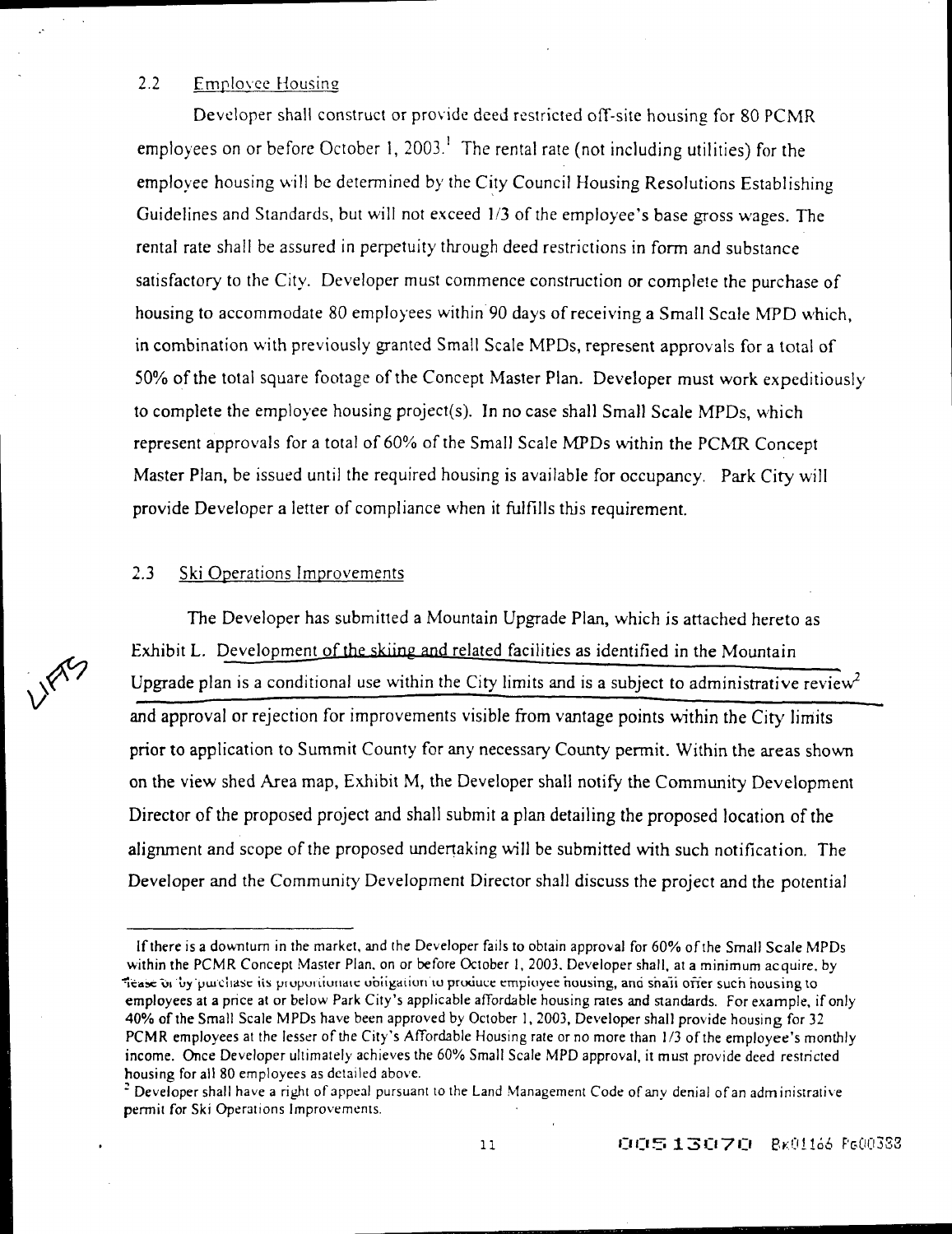impacts of the project to Park City including its visibility, re-vegetation plan and erosion control proposal. The following Standards shall apply to the Community Development Director's review:

- 2.3.1. Consistency with the Mountain Upgrade plan. The selection of lift transportation type shall be at the sole discretion of the Developer.
- 2.3.2. The Community Development Director may identify certain techniques as identified in the Park City Mountain Resort Resource Management Plan - Visual Management Guidelines to mitigate any impact to the view shed. The techniques include realignment, re-vegetation, and special silvacultural treatments between ski spaces to achieve the necessary blending. Traditional openings for ski trails and lifts with straight edges and uniform widths will be minimized to the greatest extent possible. Interconnected ski spaces of variable width and length, which are linked together in the fall-line to take advantage of the natural open spaces and vegetative conditions, islands and glades, natural or natural appearing trail edges, are preferred. Trails that are designed for base area return or circulation between fall line areas shall be designed for appropriate grades and widths consistent with minimizing visual impact.
- 2.3.3. Ski run lighting shall be consistent with the Park City lighting standards. Glare shall be minimized to the greatest extent possible.
- 2.3.4. Lift towers shall be painted or otherwise treated to blend with the natural surroundings. The color black, as currently used on the Payday Lift, is considered to be the most appropriate. Other colors may be appropriate that are consistent with low contrast with the surrounding vegetation and terrain. Galvanized lift equipment shall be treated to minimize reflectivity.
- 2.3.5. Vegetation management, re-vegetation and erosion control techniques shall be designed in accordance with the Park City Mountain Resort Resource Management Plan - Vegetation Management Plan and Revegetation Guidelines. The objective shall be to achieve a vegetative condition that enhances the skier experience and long term forest health.

 $+$  009513070  $-$  8x01166 F600389